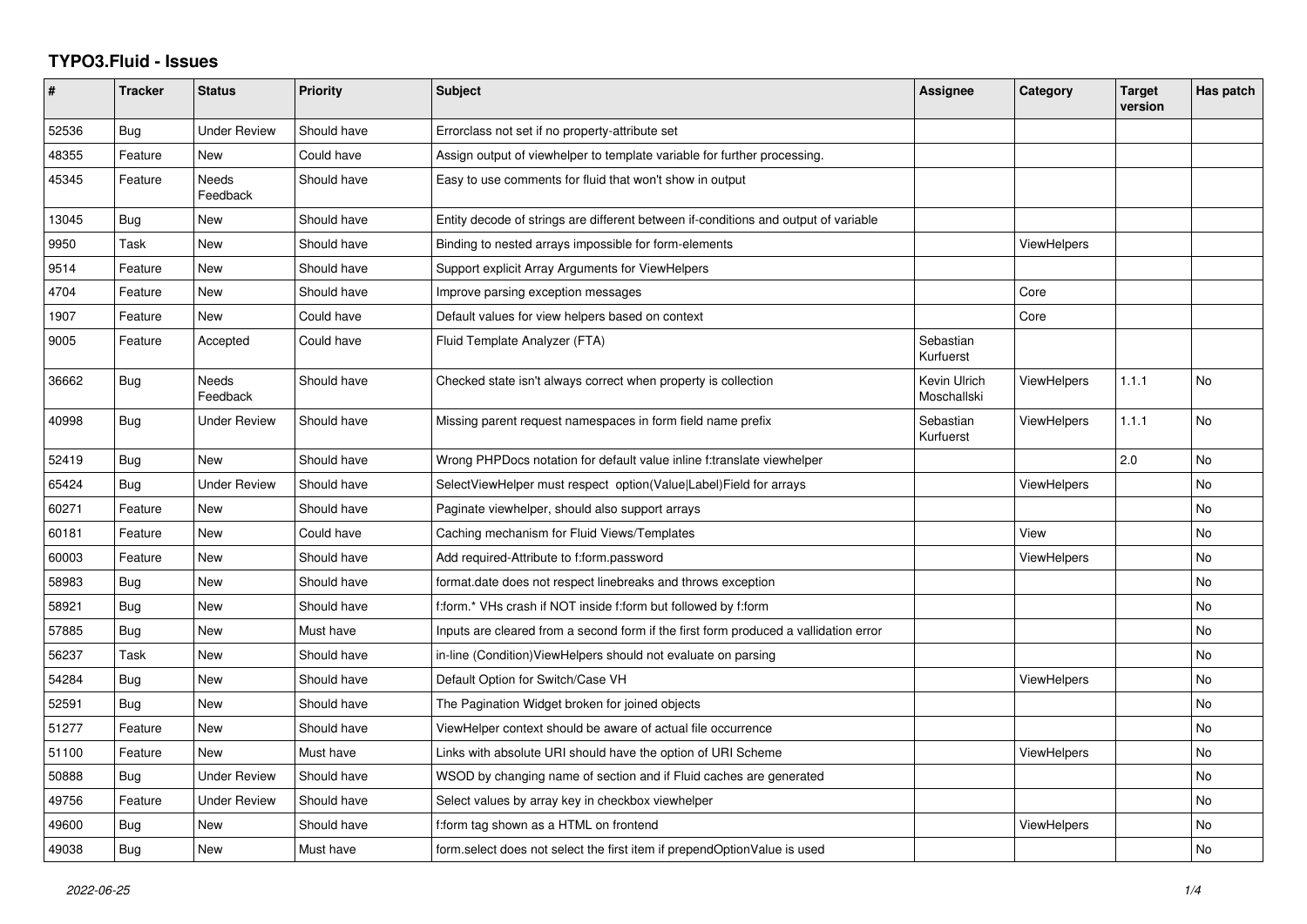| #     | <b>Tracker</b> | <b>Status</b>       | <b>Priority</b> | <b>Subject</b>                                                                                              | <b>Assignee</b> | Category    | <b>Target</b><br>version | Has patch |
|-------|----------------|---------------------|-----------------|-------------------------------------------------------------------------------------------------------------|-----------------|-------------|--------------------------|-----------|
| 47669 | Task           | New                 | Should have     | FormViewHelper does not define the default request method                                                   |                 |             |                          | <b>No</b> |
| 47006 | Bug            | <b>Under Review</b> | Should have     | widget identifier are not unique                                                                            |                 |             |                          | No        |
| 46545 | Feature        | New                 | Should have     | Better support for arrays in options of SelectViewHelper                                                    |                 |             |                          | No        |
| 46257 | Feature        | <b>Under Review</b> | Should have     | Add escape sequence support for Fluid                                                                       |                 | Core        |                          | No        |
| 46091 | Task           | Needs<br>Feedback   | Should have     | Show source file name and position on exceptions during parsing                                             |                 |             |                          | No        |
| 45394 | Task           | New                 | Should have     | Forwardport Unit test for standalone view                                                                   |                 | View        |                          | No        |
| 45153 | Feature        | <b>New</b>          | Should have     | f:be.menus.actionMenuItem - Detection of the current select option is insufficient                          |                 |             |                          | No        |
| 43072 | Task           | New                 | Should have     | Remove TOKENS for adding templates fallback in Backporter                                                   |                 | View        |                          | No        |
| 43071 | Task           | New                 | Should have     | Remove TOKENS for adding fallback teplates in B                                                             |                 |             |                          | No        |
| 42743 | Task           | New                 | Should have     | Remove inline style for hidden form fields                                                                  |                 |             |                          | <b>No</b> |
| 42397 | Feature        | New                 | Should have     | Missing viewhelper for general links                                                                        |                 |             |                          | No        |
| 40081 | Feature        | New                 | Should have     | Allow assigned variables as keys in arrays                                                                  |                 |             |                          | No        |
| 40064 | Bug            | New                 | Must have       | Multiselect is not getting persisted                                                                        |                 | ViewHelpers |                          | No        |
| 39990 | Bug            | New                 | Should have     | Same form twice in one template: hidden fields for empty values are only rendered<br>once                   |                 | Core        |                          | No        |
| 39936 | Feature        | New                 | Should have     | registerTagAttribute should handle default values                                                           |                 | ViewHelpers |                          | <b>No</b> |
| 38369 | Bug            | New                 | Must have       | Resource ViewHelpers should not fall back to request package                                                |                 | View        |                          | No        |
| 38130 | Feature        | New                 | Should have     | Checkboxes and multiple select fields should have an assignable default value                               |                 |             |                          | <b>No</b> |
| 37619 | Bug            | New                 | Should have     | Fatal Error when using variable in name attribute of Section ViewHelper                                     |                 | ViewHelpers |                          | No        |
| 36655 | Bug            | New                 | Should have     | <b>Pagination Links</b>                                                                                     |                 | Widgets     |                          | No        |
| 36410 | Feature        | New                 | Should have     | Allow templates to send arguments back to layout                                                            |                 | ViewHelpers |                          | No        |
| 34682 | Bug            | <b>Under Review</b> | Should have     | Radio Button missing checked on validation error                                                            |                 | ViewHelpers |                          | No        |
| 34309 | Task           | New                 | Could have      | Unknown ViewHelpers cause exception - should be handled more graceful                                       |                 | ViewHelpers |                          | No        |
| 33215 | Feature        | New                 | Should have     | RFC: Dynamic values in ObjectAccess paths                                                                   |                 |             |                          | No        |
| 31955 | Feature        | New                 | Should have     | f:uri.widget                                                                                                |                 | Widgets     |                          | <b>No</b> |
| 30555 | Feature        | New                 | Could have      | Make TagBuilder more extensible                                                                             |                 | Core        |                          | No        |
| 28554 | Bug            | New                 | Should have     | (v4) implement feature flag to disable caching                                                              |                 |             |                          | No        |
| 28553 | <b>Bug</b>     | New                 | Should have     | improve XHProf test setup                                                                                   |                 |             |                          | No        |
| 28552 | <b>Bug</b>     | New                 | Should have     | (v5) write ViewHelper test for compiled run; adjust functional test to do two passes<br>(uncached & cached) |                 |             |                          | No        |
| 28550 | <b>Bug</b>     | New                 | Should have     | (v4) make widgets cacheable, i.e. not implement childnodeaccess interface                                   |                 |             |                          | No        |
| 28549 | <b>Bug</b>     | New                 | Should have     | make widgets cacheable, i.e. not implement childnodeaccess interface                                        |                 |             |                          | No        |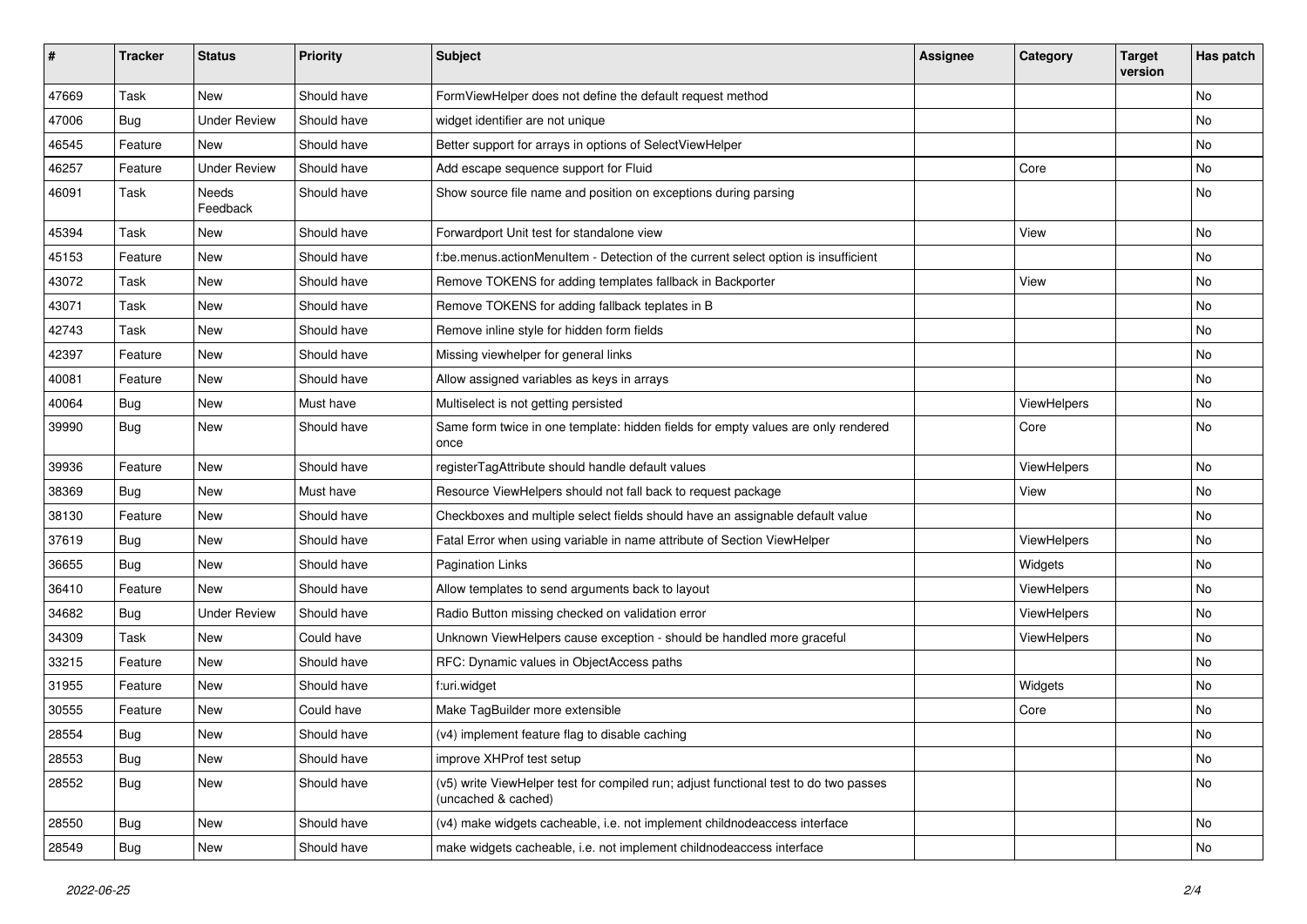| #     | <b>Tracker</b> | <b>Status</b>            | <b>Priority</b>      | <b>Subject</b>                                                                                         | <b>Assignee</b>             | Category           | <b>Target</b><br>version | Has patch |
|-------|----------------|--------------------------|----------------------|--------------------------------------------------------------------------------------------------------|-----------------------------|--------------------|--------------------------|-----------|
| 27607 | Bug            | New                      | Must have            | Make Fluid comparisons work when first element is STRING, second is NULL.                              |                             | Core               |                          | <b>No</b> |
| 26664 | Task           | New                      | Won't have this time | Clean up Form ViewHelpers                                                                              |                             | <b>ViewHelpers</b> |                          | No        |
| 26658 | Task           | New                      | Won't have this time | Make Form ViewHelpers consistent                                                                       |                             | ViewHelpers        |                          | No        |
| 10911 | Task           | <b>New</b>               | Should have          | Tx Fluid ViewHelpers Form AbstractFormViewHelper->renderHiddenIdentityField<br>should be more reliable |                             | <b>ViewHelpers</b> |                          | <b>No</b> |
| 10472 | Feature        | New                      | Could have           | Fluid Standalone distribution                                                                          |                             | Core               |                          | <b>No</b> |
| 8989  | Feature        | Needs<br>Feedback        | Could have           | Search path for fluid template files                                                                   |                             | View               |                          | No        |
| 8648  | Bug            | New                      | Should have          | format.crop ViewHelper should support all features of the crop stdWrap function                        |                             | ViewHelpers        |                          | No        |
| 5636  | Task           | <b>Under Review</b>      | Must have            | Form RadioViewHelper and CheckBoxViewHelper miss check for existing object<br>before it is accessed.   |                             |                    |                          | No        |
| 3481  | <b>Bug</b>     | New                      | Should have          | Use ViewHelperVariableContainer in PostParseFacet                                                      |                             | Core               |                          | No        |
| 3291  | Feature        | <b>Needs</b><br>Feedback | Should have          | Cacheable viewhelpers                                                                                  |                             |                    |                          | <b>No</b> |
| 54195 | Task           | New                      | Should have          | Rename and move FormViewHelper's errorClass value, currently 'f3-form-error'                           | Adrian Föder                | <b>ViewHelpers</b> |                          | No        |
| 59057 | <b>Bug</b>     | <b>Under Review</b>      | Must have            | Hidden empty value fields shoud be disabled when related field is disabled                             | <b>Bastian</b><br>Waidelich | ViewHelpers        |                          | No        |
| 53806 | Bug            | <b>Under Review</b>      | Should have          | Paginate widget maximumNumberOfLinks rendering wrong number of links                                   | <b>Bastian</b><br>Waidelich | Widgets            |                          | No        |
| 55008 | Bug            | <b>Under Review</b>      | Should have          | Interceptors should be used in Partials                                                                | Christian Müller            |                    |                          | No        |
| 33628 | <b>Bug</b>     | Needs<br>Feedback        | Must have            | Multicheckboxes (multiselect) for Collections don't work                                               | Christian Müller            | <b>ViewHelpers</b> |                          | No        |
| 3725  | Feature        | New                      | Could have           | <b>CSS Engine</b>                                                                                      | Christian Müller            | <b>ViewHelpers</b> |                          | <b>No</b> |
| 37095 | Feature        | <b>New</b>               | Should have          | It should be possible to set a different template on a Fluid TemplateView inside an<br>action          | Christopher<br>Hlubek       |                    |                          | <b>No</b> |
| 8491  | Task           | Needs<br>Feedback        | Should have          | link.action and uri.action differ in absolute argument                                                 | Karsten<br>Dambekalns       | <b>ViewHelpers</b> |                          | <b>No</b> |
| 52640 | Feature        | <b>Under Review</b>      | Should have          | Create an UnlessViewHelper as opposite to the IfViewHelper                                             | Marc Neuhaus                |                    |                          | <b>No</b> |
| 33551 | Bug            | New                      | Must have            | View helper values break out of a partial scope                                                        | Sebastian<br>Kurfuerst      | Core               |                          | <b>No</b> |
| 28551 | <b>Bug</b>     | Accepted                 | Should have          | (v4) backport VHTest                                                                                   | Sebastian<br>Kurfuerst      |                    |                          | <b>No</b> |
| 12863 | <b>Bug</b>     | New                      | Should have          | Attributes of a viewhelper can't contain a '-'                                                         | Sebastian<br>Kurfuerst      | Core               |                          | <b>No</b> |
| 5933  | Feature        | Accepted                 | Should have          | Optional section rendering                                                                             | Sebastian<br>Kurfuerst      | <b>ViewHelpers</b> |                          | <b>No</b> |